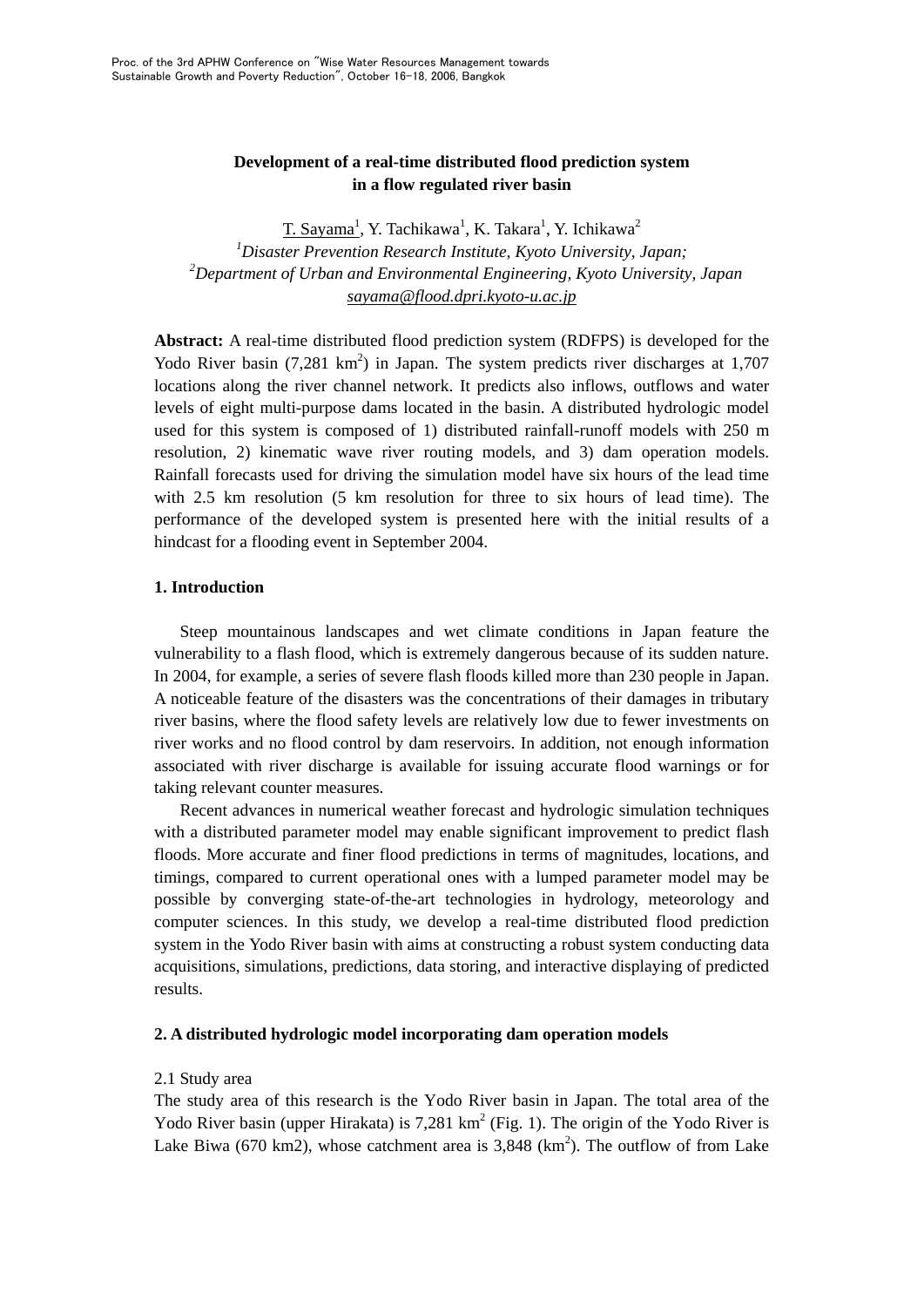

Fig. 1 Map of the Yodo River basin

Biwa is controlled by Seta weir and flows into the Uji River, whose catchment area is 506  $km<sup>2</sup>$ . The Uji River runs through Amagase dam and joins the Kizu River and the Katsura River. The Kizu River basin  $(1,596 \text{ km}^2)$  has five multi-purpose dams including Takayama dam, and the Katsura River basin  $(1,100 \text{ km}^2)$  has one multi-purpose dam called Hiyoshi dam. The lower main Yodo River flows from the confluence of the three rivers and it flows into Osaka bay through Hirakata. The catchment area of the lower main Yodo River (upper Hirakata) is  $231 \text{ km}^2$ . The mean annual precipitation of the Yodo River basin is about 1,800 mm. The mean annual discharge at Hirakata is  $273 \text{ m}^3/\text{s}$ .

2.2 Structure of the distributed hydrologic model

A distributed hydrologic model for the Yodo River basin is developed (Sayama *et al*. 2005, 2006) based on "Object-oriented Hydrological Modelling System (OHyMoS)". The following three kinds of element models compose the whole structure of the model.

1) River element model: The kinematic wave model is applied to a river segment, which is prepared from digital river channel network data and the location information of Lake Biwa. The length of each river segment is set to be about 3 km.

2) Sub-catchment element model: A digital elevation model with 250 m resolution is used to calculate the flow direction and to delineate a sub-catchment for each river segment. A stage-discharge relationship simulating saturated, unsaturated subsurface and surface rainfall-runoff (Tachikawa *et al*. 2004) is applied to each grid-cell.

Figure 2 (a) shows a schematic diagram of the soil layer of the model. In this figure, the soil depth is  $D(m)$ , the water depth corresponding to the water content is  $d<sub>s</sub>$  (m), and the water depth corresponding to maximum water content in the capillary pore is  $d_c$  (m). Figure 2 (b) shows the stage-discharge relationship. Let  $k_c$  and  $k_a$  be saturated hydraulic conductivities in capillary pore and in non-capillary pore, respectively, and  $v_c = k_c i$ ,  $v_a = k_a i$ (*i*: slope), then the relationship between the discharge per unit width  $q$  (m<sup>2</sup>/s) and the water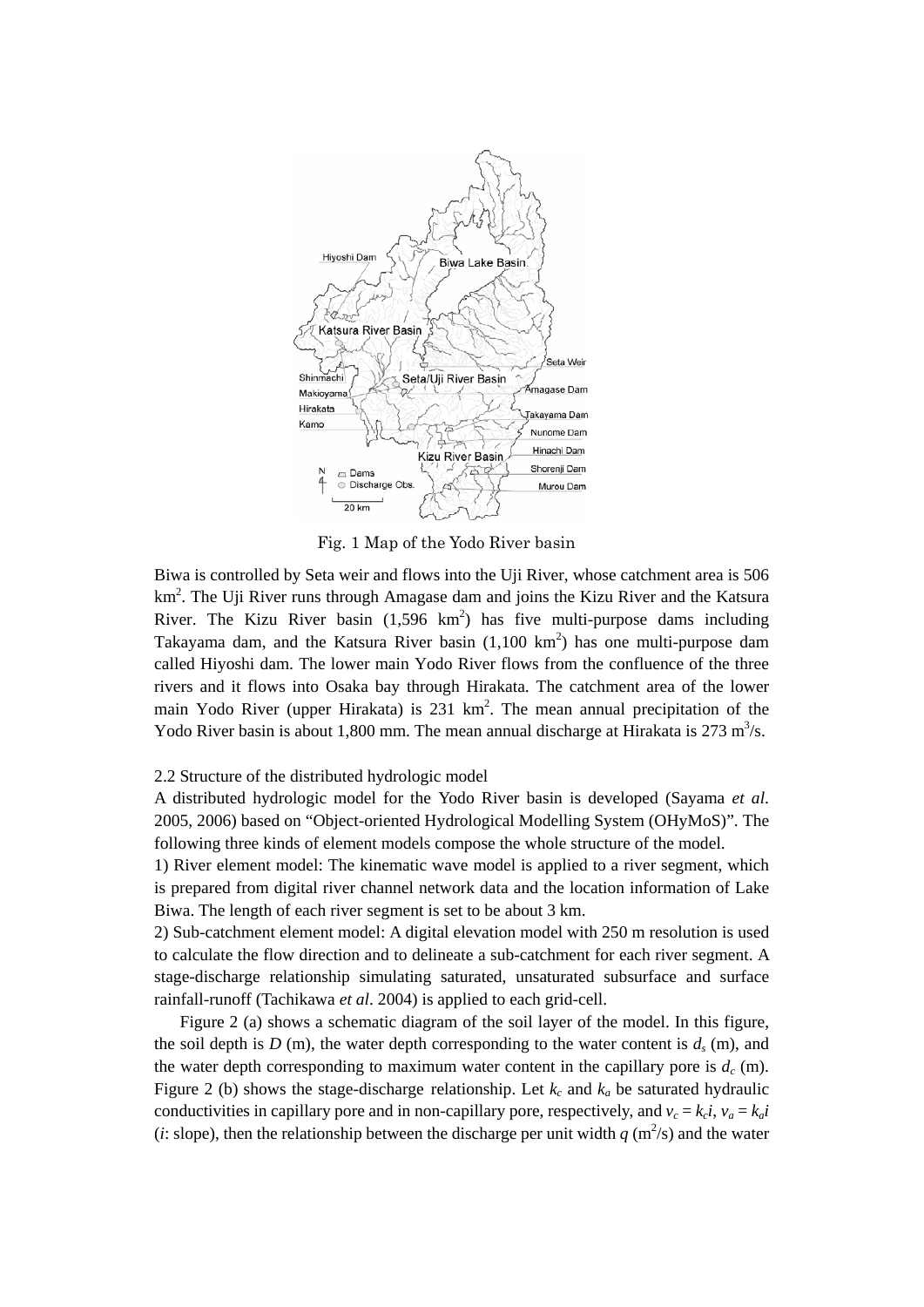

Fig. 2 Schematic diagram of (a) the soil layer and (b) the stage-discharge relationship of saturated-unsaturated subsurface and surface runoff model

depth *h* (m) is described as follows:

$$
q = \begin{cases} v_c d_c \left(\frac{h}{d_c}\right)^{\beta}, & (0 \le h \le d_c) \\ v_c d_c + v_a (h - d_c), & (d_c < h \le d_s) \\ v_c d_c + v_a (h - d_c) + \alpha (h - d_s)^m, & (d_s < h) \end{cases}
$$

where  $\alpha$  equals to  $i^{1/2}/n$ ; *n* is Manning roughness coefficient (m<sup>-1/3</sup>/s<sup>-1</sup>). A non dimensional parameter  $\beta$  is introduced to describe the reduction of hydraulic conductivity in capillary pore as the water content decreases.  $\beta$  equals to  $k_a/k_c$  so as to keep the continuity of the depth–discharge relationship between the capillary pore and the non-capillary pore layers. Combining this depth–discharge relationship and the continuity equation, we simulate rainfall–runoff from each grid-cell. The water flow is routed until it reaches a river segment.

3) Dam element model: By formulating the dam operation rules and decision-making processes of dam operators, a dam operation model is developed (Ichikawa, 2001). It predicts the outflow and water levels of a dam with the input information of inflow, average rainfall in the dam catchment, and operation status of other related dams. The dam operation model is applied to eight multi-purpose dams in the Yodo River basin.

Although each dam has different operating rules, we can categorize all the flood control operations into the following six common operation processes: Ordinary operation; Operation under flood warning; Preliminary release operation; Peak attenuation operation; Flood release operation; and Post flood operation. Each dam is always under one of the six operations, and we formulate the conditions to shift from one operation to another with if-then equations.

## **3. Development of a Real-time Distributed Flood Prediction System (RDFPS) with the distributed hydrologic model**

#### 3.1 Outline of RDFPS

A Real-time Distributed Flood Prediction System (RDFPS) is developed based on the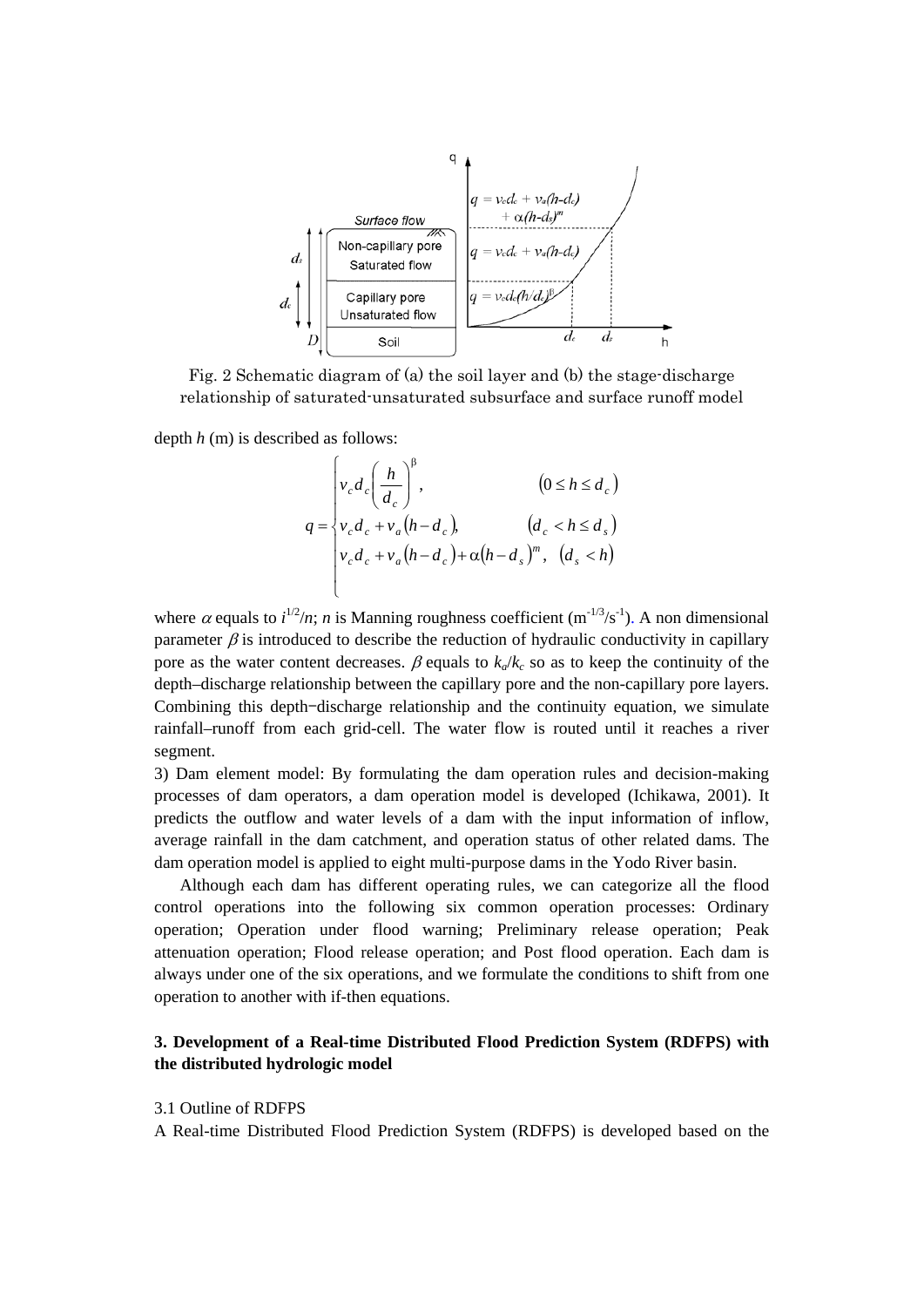

Fig. 3 Flow chart of the real-time flood prediction

distributed hydrologic model for the Yodo River basin. RDFPS predicts river discharges at 1,707 locations in the basin and the reservoir inflows, outflows and water levels at the eight multi purpose dams. It is operated automatically every an hour on a real-time basis to simulate the current river discharges by forcing the model with radar and in-situ composite rainfall data observed in the last an hour. Then RDFPS predicts river discharges for the next six hours by using rainfall forecast. Forecast rainfall is obtained through Meteorological Information Comprehensive Online Service (MICOS) of Japan Weather Agency (JWA). Observed river discharge at nineteen locations and observed dam reservoir inflow, outflow, and water levels at the eight dams are also obtained from a database maintained by Ministry of Land Infrastructure and Transport on a real-time basis. The river discharge data is currently used only to check the simulation performance. The detail of the rainfall data, the procedures, and a visualization system are presented in the following sections.

# 3.2 Rainfall data used by RDFPS

1) Radar-AMeDAS composite precipitation (RAP): Automated Meteorological Data Acquisition System (AMeDAS) maintained by Japan Meteorological Agency collects precipitation amounts from more than 1,300 in-situ stations at an average interval of 17 km throughout Japan. It is operated every ten minutes on a real-time basis. Weather radar observation network of JMA consists of twenty C-band radars, which are also operated at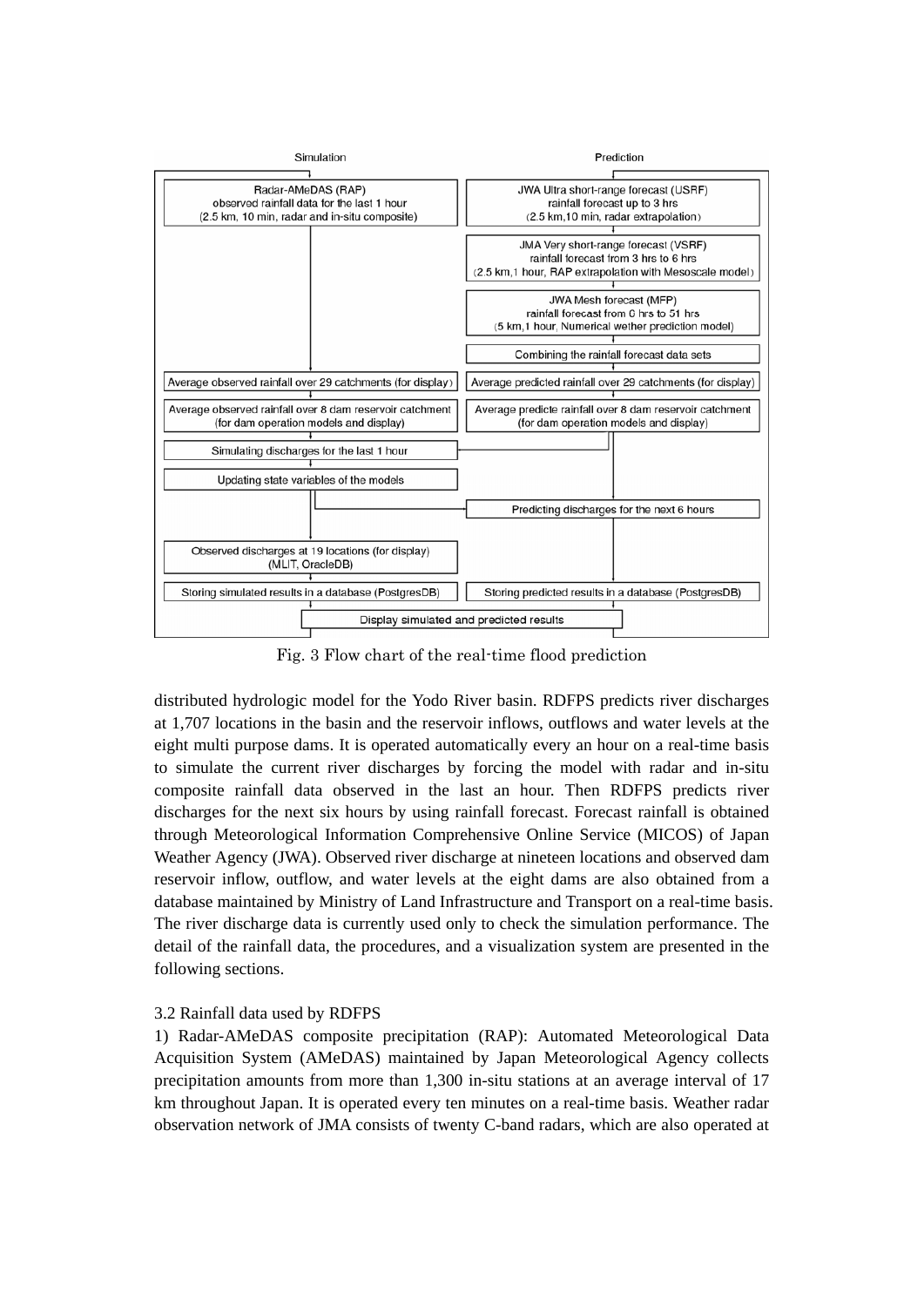ten minute intervals. Radar-AMeDAS composite precipitation (RAP) is used as observed rainfall data to simulate state variables of the distributed hydrologic model for the last an hour. The spatial and temporal resolutions of RAP are 2.5 km and 10 minutes, respectively.

2) JWA Ultra short-range forecast of precipitation (USRF): Ultra short-range forecast of precipitation is issued by Japan Weather Agency (JWA) to provide 10 minute precipitation forecast for the next three hours with 2.5 km resolution. The forecast algorithm is based on a radar extrapolation. RDFPS uses this data to run the hydrologic model for the next three hours.

3) JMA Very short-range forecast of precipitation (VSRF): A Very short-range forecast of precipitation is issued twice an hour to provide one-hour precipitation forecast for the next six hours with 5 km resolution. This forecast is derived from the combination of the Mesoscale Model (MSM) predictions and the extrapolation of RAP data. RDFPS uses this data to run the hydrologic model from three hour ahead to six hour ahead.

4) JWA Mesh Forecast of Precipitation (MFP): A Mesh Forecast of Precipitation is issued twice a day (at around 3 and 15 o'clock) to provide one-hour precipitation forecast for the next 51 hours with 5 km resolution. This forecast is derived from a numerical weather prediction model operated by JWA. The current version of RDFPS does not use this MFP data and the maximum lead time of the current RDFPS is set to six hours.

#### 3.3 Procedure for the real-time flood prediction

The procedure executed every an hour by RDFPS is illustrated in Fig. 3. The procedure is composed of the following main four steps: processing rainfall data, simulating current conditions, predicting future conditions, and storing simulated and predicted results in a database. The detailed descriptions for each step are given here. For the clear illustration of the procedure, let assume that it is now 10:15 and the current state variables of the hydrologic model represent the conditions at 9:00.

1) Processing rainfall data: RDFPS prepares two sets of rainfall data; one is observed rainfall data from 9:00 to 10:00, and the other one is predicted rainfall data from 10:00 to 16:00. As it is mentioned above, the current version of RDFPS uses RAP data as observed rainfall, and USRF, VSRF as predicted rainfall from 10:00 to 13:00 and from 13:00 to 16:00, respectively.

2) Simulating current conditions: RDFPS updates the state variables from 9:00 to 10:00 with the observed rainfall. It calculates also average rainfall in selected twenty nine sub catchments (among them, observed discharge data are available at the outlets of nineteen catchments). The calculated average rainfall data are used to draw hyetographs with a visualization system that is described below in 3.4. Average rainfalls over dam catchments are also calculated because they are used for running the dam operation models as well as for displaying the hyetographs.

The simulated state variables of the distributed hydrologic model are saved in files to predict river discharge for the next six hours from 10:00 to 16:00 with the predicted rainfall and also to update the state variables from 10:00 to 11:00 with the observed rainfall that will be available in the next time step.

3) Predicting future conditions: Using updated state variables as initial conditions, RDFPS predicts river discharge and dam reservoir inflows, outflows, and water levels for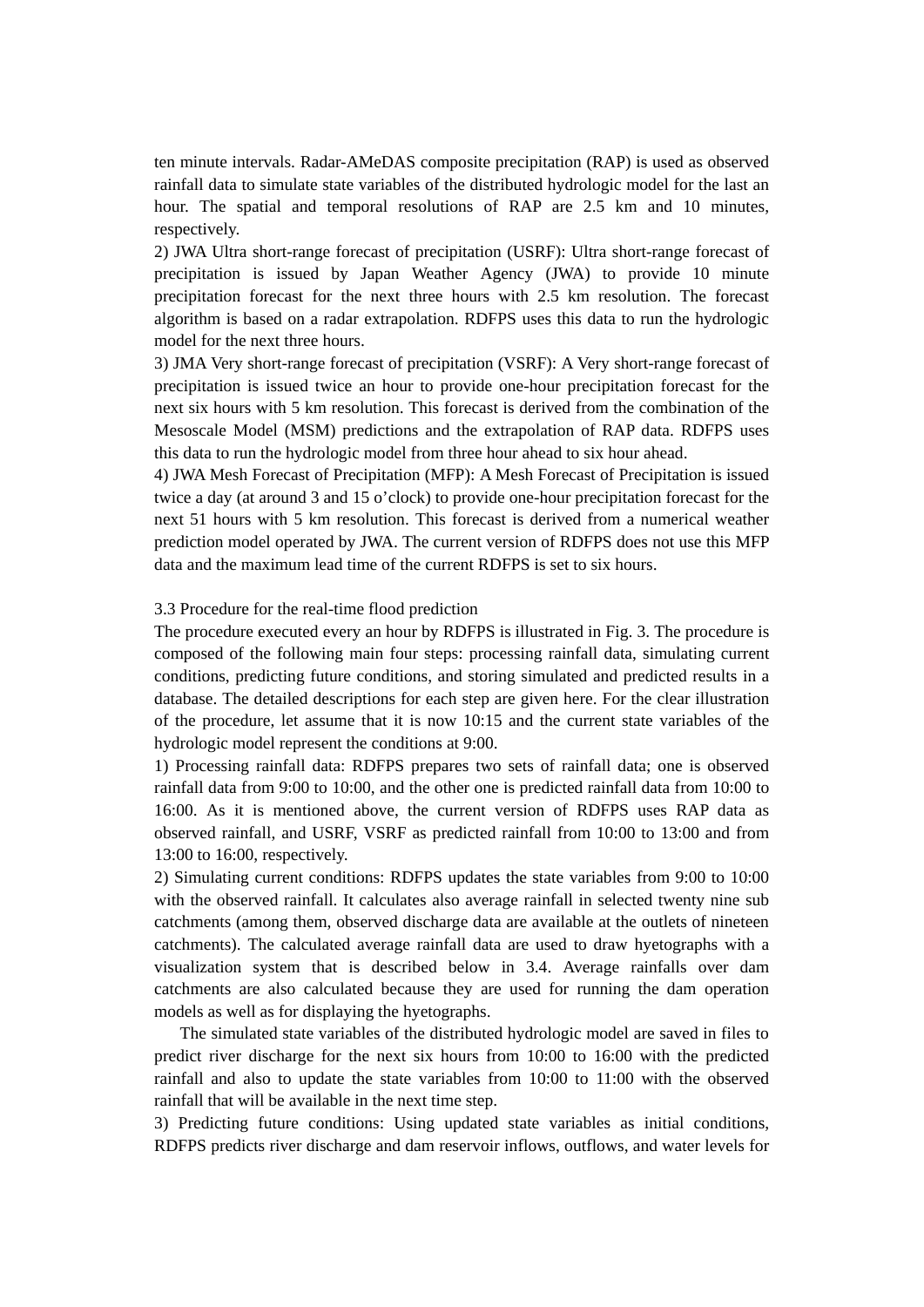

Fig. 4 Flood prediction visualization system

the next six hours (from 10:00 to 16:00). It calculates also predicted average rainfall over the twenty-nine catchments and the dam reservoir catchments.

4) Storing simulated and predicted results in a database: Simulated and predicted results are stored in a relational database, which is accessed by the visualization system. The following items are stored with an hour time step interval.

- Observed discharge at nineteen locations
- Observed average rainfall over twenty-nine catchments
- Predicted average rainfall over twenty-nine catchments (1, 2, …, 6 hours lead time)
- Simulated discharge at twenty-nine locations
- Predicted discharge at twenty-nine locations (1, 2, …, 6 hours lead time)
- Simulated discharge at 1,707 locations
- Predicted discharge at 1,707 locations (1, 2, …, 6 hours lead time)
- Observed inflows, outflows, water tables at the eight dams
- Simulated inflows, outflows, water tables at the eight dams
- Predicted inflows, outflows, water tables at the eight dams (1, 2, …, 6 hours lead time)

All the tables of the database have year, month, day, hour, and through time in second from the beginning of a year. The time represents observed, simulated, predicted "target" time, for example, a six hour-ahead prediction obtained at 10:15 will be stored in the table of six hour lead time, and the time appeared in the table will be 16:00.

## 3.4 Flood prediction visualization system

We developed an interactive visualization system to view the prediction results through the Internet. The contents of the visualization system are 1) the animation of current and predicted rainfall and discharge distribution maps, 2) predicted hyetographs and hydrographs at the selected nineteen locations as well as at the eight dams. In additions to the interactive visualization system, we developed an automatic renewal visualization system, which is illustrated in Fig. 4. It shows the current and the next six hours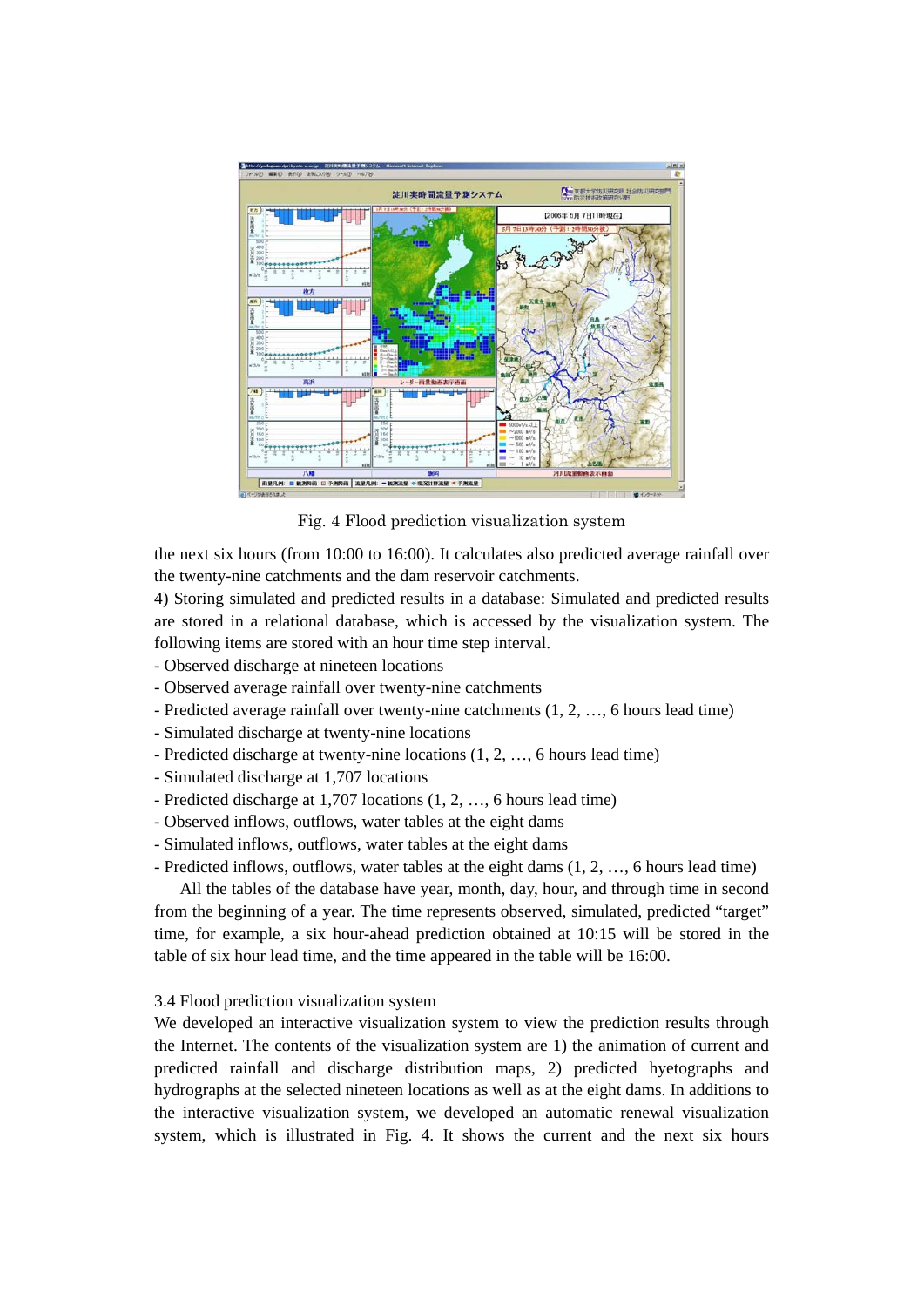

Fig. 5 Hindcast results at Hiyoshi dam (Oct. 19 – 23, 2004)

distributions of rainfall and discharge as well as hyetographs and hydrographs at the nineteen locations automatically.

## **4. Hindcast results with a flooding event in 2004**

In order to investigate the performance of the developed system, we conducted a hindcast for a large flood event caused by typhoon 23rd in 2004. During this typhoon event, a severe storm was observed in the Yodo River basin, particularly in the Katsura River basin. The total rainfall amount in the Hiyoshi dam catchment located in the Katsura River basin was 255 mm for the three days from October 19 to 21. Although the presented results here are not obtained on a real-time basis since the actual operation of RDFPS was started in April 2006, the conditions used here for this hindcast are the same as those used for the real-time operation. Only a difference between this and the real-time operation is that the prediction time horizon is limited up to three hours ahead in this hindcast since VSRF data was not available for the period. The used rainfall data, therefore, are only RAP and USRF.

Figure 5 shows the observed and calculated hyetographs and inflows at Hiyoshi dam. The hyetograph with the thicker line shows the rainfall from RAP, while the hyetograph with the thinner line shows three hours ahead forecast from USRF. Simulated hydrograph with RAP data reproduces the observed inflow reasonably, while the predicted peak discharge with USRF is overestimated compared to the observed discharge due to the overestimation in the rainfall forecast of USRF.

Figure 6 shows the simulated results at Kamo, which is located at the downstream of the Kizu River basin. The total rainfall amount over the Kamo catchment was 181 mm. There is a discrepancy between simulated and observed peak discharges with the relative error of 0.21. In addition, more significant discrepancy was found between the observed and forecasted rainfalls. However, in spite of this significant error in the rainfall forecast, the three hours-ahead discharge prediction with USRF data and the simulated discharge with RAP data are close with the relative peak error of 0.07. It implies that a predicted discharge whose catchment area is larger than a thousand square km is less sensitive to the errors in rainfall forecast and depends more on the hydrologic simulations.